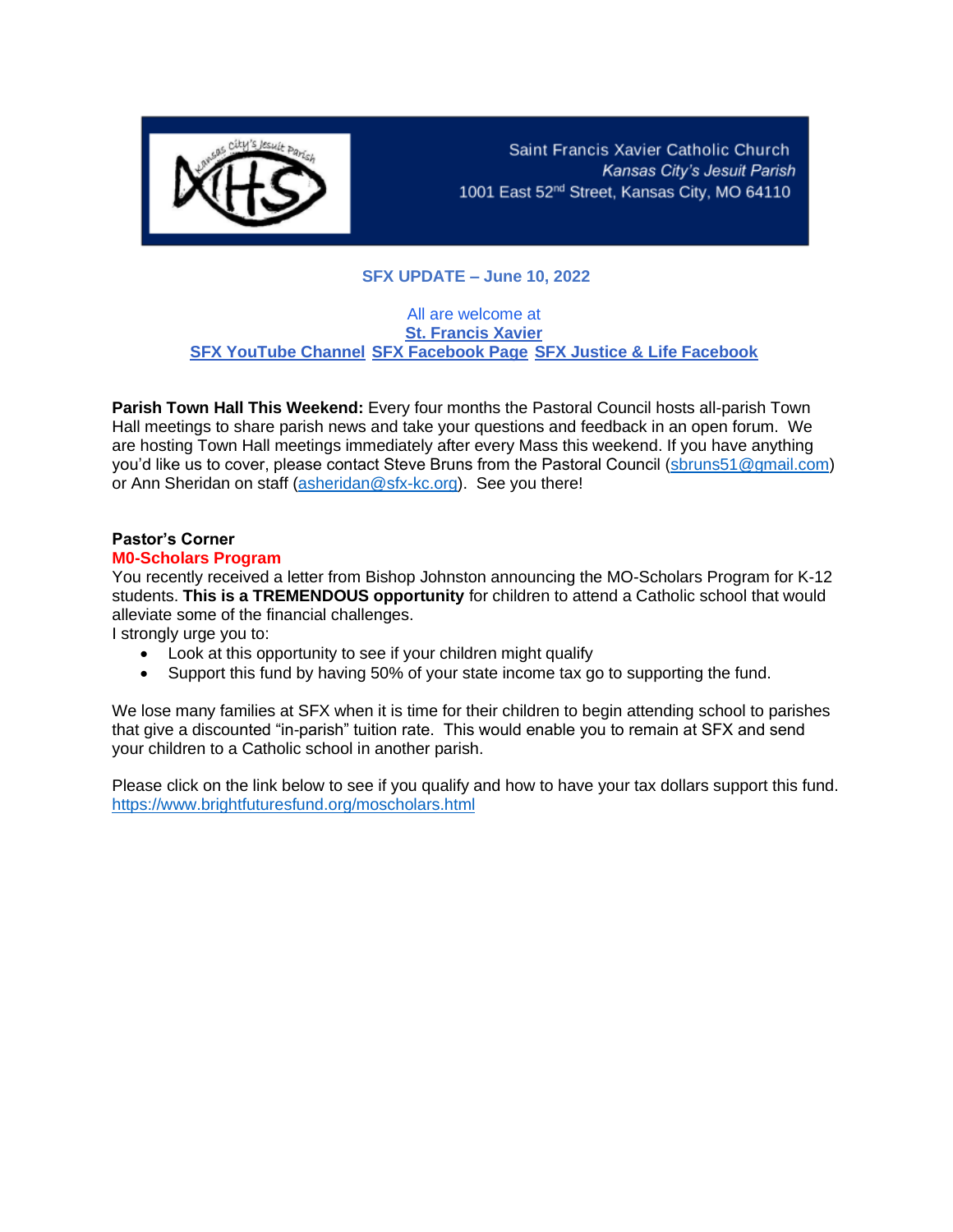

**At SFX everyone is welcome and seen as a child of God. If you are looking for a home, a community of faith, please come and visit us and meet our parishioners who will give you a warm welcome. Jesus is the One who invites us to His table. He asks us to remain in His love and we do this if we keep his commandment to love one another as He has loved us. It's Jesus' table. I'm just the waiter.** 

**Here's a link to a website for LGBTQ+ Catholics that you might find as a good resource. <https://outreach.faith/>**

**Fr. Jim**

**Friday 12:00 p.m. Masses are suspended from Memorial Day thru Labor Day**. Friday Masses will resume, September 9<sup>th</sup>. There are daily Masses available at Visitation and St. Peter parishes nearby. Please check their websites for information.

**Online Giving:** The vendor we selected for our online giving platform was recently sold to another company. The migration has been a little bit rocky, and we are working through all known issues. If you donate to SFX online and are aware of any issues with your scheduled giving, please contact Peggy in the parish office. [pbeavencalia@sfx-kc.org](mailto:pbeavencalia@sfx-kc.org) or 816-381-9161. Thank you.

**We pray for all those killed in mass shootings, racially motivated hate crimes, drug deals, drive bys, domestic disputes and other violence-- in our nation and in our city.** Those killed in the city of Kansas City, Missouri this week are:

68.Timothy Grigsby, 32, June 6.

We know there are many more killed in our metro, north and south of the river, east and west of State Line, in Kansas and Missouri, in all five counties. Of note: 45 of the 68 people killed to date have been Black and of the 68 killed, 59 were murdered by firearms. *God, in your mercy, save us!*

Considering the overwhelming gun violence, please consider supporting the following events and opportunities:

- Write [Josh Hawley](https://www.hawley.senate.gov/contact-senator-hawley) and [Roy Blunt](https://www.blunt.senate.gov/contact/contact-roy) and tell them to support the Bipartisan Background [Checks Act of 2021.](https://www.congress.gov/bill/117th-congress/house-bill/8) Roy Blunt is the 4<sup>th</sup> [largest NRA benefactor](https://news.stlpublicradio.org/government-politics-issues/2022-05-26/how-much-has-the-nra-spent-on-missouris-senators) and Josh Hawley ranks 12<sup>th</sup>.
- Call or visit the offices of our elected leaders to let them know how you feel about the gun violence:
	-
	- $\circ$  Roy Blunt 816-471-7141 1000 Walnut St., Ste. 1560, KC, MO 64106  $\circ$  Josh Hawley 816-960-4694 400 E. 9th Street, Suite 9350. KCMO 64106

March for Our Lives Rally and Walk Saturday, June 11, 1:00-4:00 pm. Gillham Park (43rd and Gillham Road). Speakers (children, teens, young adults, teachers, civic leaders), songs, and poetry from 1:00-3:00 pm. March to Theis Park 3:00-4:00 pm. Wear your SFX t-shirt (if you have one). Bring a sign. This is one of over 450 marches taking place around the country on June 11. Learn more about March for Our Lives [HERE.](https://marchforourlives.com/)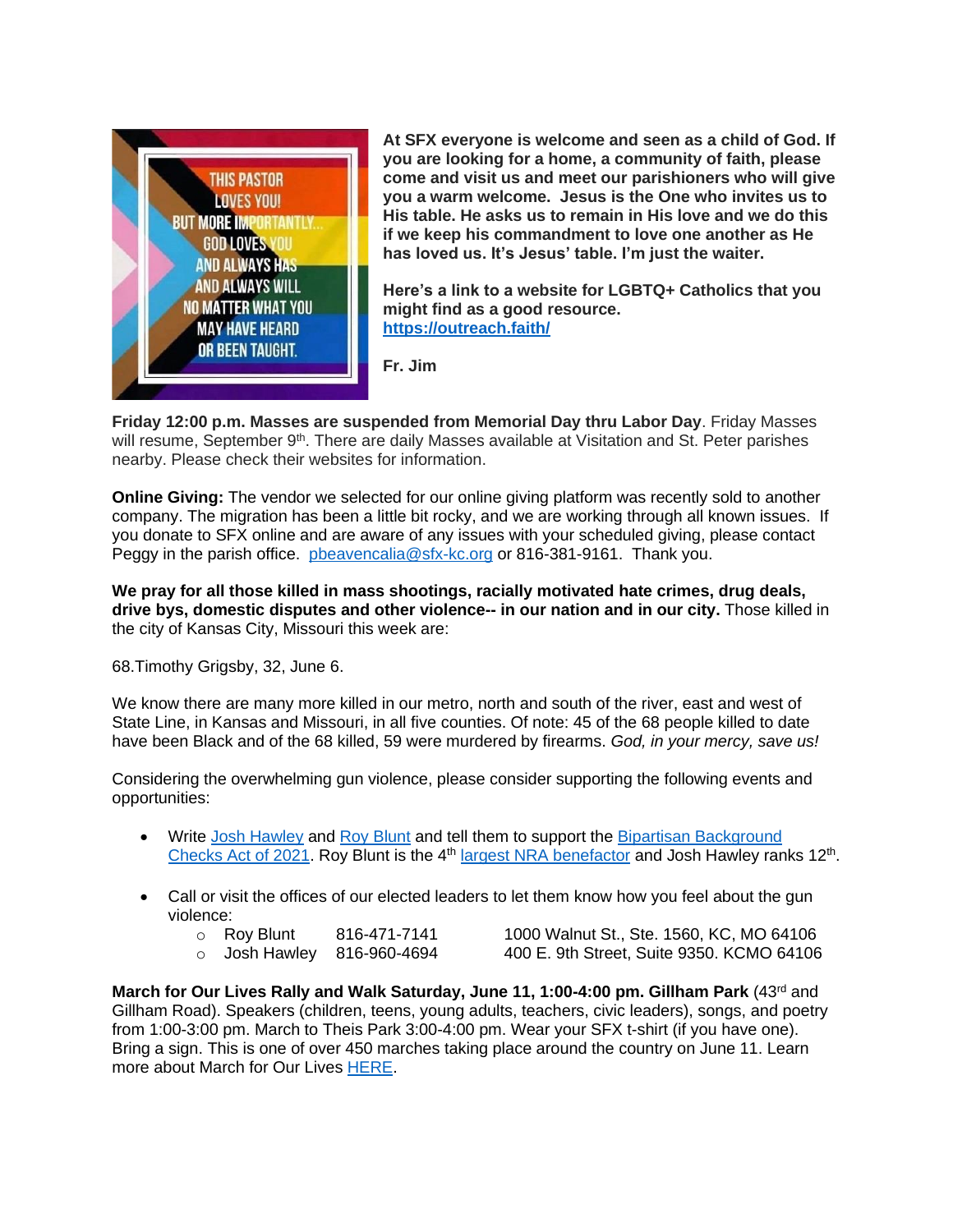#### **Ignatian Parish Justice Summit**

**VIRTUAL ONLY** – **June 15 11:15-5:15 pm via Zoom –** Cost is \$50 [Click here](mailto:https://ignatiansolidarity.net/ignatian-parish-justice-summit/?utm_source=Parishioners+and+Parish+Staff&utm_campaign=13193b2fe0-Soldiarity+on+Tap+-+Chicago_COPY_01&utm_medium=email&utm_term=0_292a80a64d-13193b2fe0-256206725&mc_cid=13193b2fe0&mc_eid=0ac78c8e67) for more information and to register.

This is a terrific opportunity to:

- Share best practices,
- form new connections within the broader Catholic network, and
- explore strategies and ideas around parish work for social justice inspired by the Ignatian charism.

Join us as we explore how to nurture more just, spiritually grounded, and vibrant parish communities.

**Graduation Mass, June 12, 10:30 am.** Our graduates (high school, college, university) are invited to wear their cap and gown regalia to Mass and receive a special blessing. (Please contact [Mariann](mailto:mccormally@sfx-kc.org) to make sure your graduate is on our list – we don't want to miss anyone!).

**June Prayer Walk –** Saturday, June 25, 9:30 am. Gillham Park. (41<sup>st</sup> and Gillham). We'll gather at the Sprayground. Join us as we continue to discover parks and neighborhoods east and west of Troost. All ages, wheelchairs and strollers, dogs on leashes. We'll walk, talk, and "find God in all things." For more information, contact [Mariann.](mailto:mccormally@sfx-kc.org)

**Marian Devotion Group "Truly Our Mother"** Meeting and Rosary – **Sunday, June 26, 9:00 am Parish Library**. All are welcome. Contact [Gail Fein](mailto:gafein10@gmail.com) for more information. June 26 is the **Feast of Our Lady of Meliapore**. This is a shrine in the East Indies where St. Francis Xavier often went to pray during his eleven years with the people of India. Mary was constant source of strength and inspiration for Francis. Wherever his journeys took him, Francis always returned to his 'Lady of the Wayside' at Meliapore.

**Trinity Sunday. Huh?** The Adult Faith Formation Committee encourages all parishioners to reflect on the [Sunday readings](https://bible.usccb.org/bible/readings/061222.cfm) before you come to Mass on the weekend. And check out these resources for understanding the mystery of the Trinity from [Loyola Press.](https://www.loyolapress.com/catholic-resources/liturgical-year/sunday-connection/)

**Pride at SFX** We remain committed to treating all persons with respect, sensitivity, and compassion, including members of the LGTBQIA+ Community. **We are especially committed to creating safer spaces for our children and teens.** For more information and/or to be part of this important work, contact [Mariann.](mailto:mccormally@sfx-kc.org) And consider checking out these documentaries from PBS: [Celebrate Pride Month](https://www.pbs.org/articles/what-to-watch-celebrate-lgbtqia-pride-month)  [2022: 20 LGBT Documentaries.](https://www.pbs.org/articles/what-to-watch-celebrate-lgbtqia-pride-month)

**Pray for the Church and for Pope Francis** and read the latest from *America Magazine* [Will Pope](https://www.americamagazine.org/faith/2022/06/08/pope-francis-resignation-243118?utm_source=piano&utm_medium=email&utm_campaign=2928&pnespid=uKB6EihCLrpFwPbcrT27HcOTo0qgUZRwPbS6met38QVm.S5vPLeL8yfHv8x3UQeYNXrq_5_X)  [Francis Resign?](https://www.americamagazine.org/faith/2022/06/08/pope-francis-resignation-243118?utm_source=piano&utm_medium=email&utm_campaign=2928&pnespid=uKB6EihCLrpFwPbcrT27HcOTo0qgUZRwPbS6met38QVm.S5vPLeL8yfHv8x3UQeYNXrq_5_X)

**Looking ahead: Sunday School for Ages 2-3-4** We are looking forward to starting up our Sunday School during the 10:30 Mass for our preschool parishioners in the Fall. The Sunday School is staffed by parents and other adult and teen volunteers who are scheduled one-Sunday-a-month. AND **we need some new books, toys and dolls that represent the diverse community we are**. Contact [Mairann](mailto:mccormally@sfx-kc.org) if you can help. *All volunteers undergo a screening interview, a criminal background check, read and sign the "Ethics and Integrity in Ministry" Code of Conduct, and must be certified in "Protecting God's Children," the diocesan safe environment training program.* 

*Public Witness and Prayer Service –* Join us **NEXT Friday, June 17 from 4:30-5:45** for a public witness and prayer service commemorating Juneteenth. Bring your signs supporting black lives (or use one of our signs) and show your support along Troost from 4:30-5:30 pm. We'll follow it with a brief prayer service. All are welcome!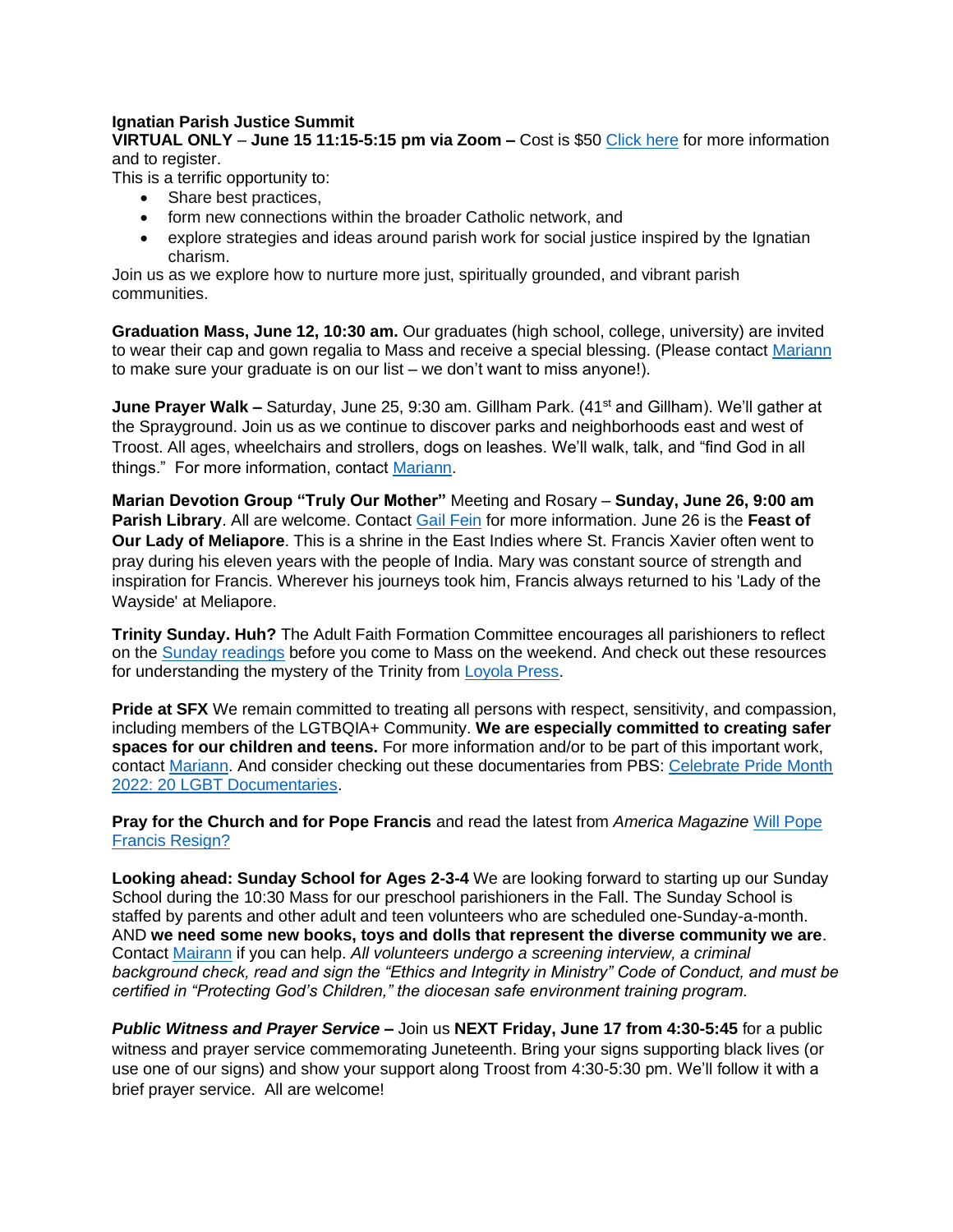*Adopt a Street -* We finished our first trash pickup this past week along Tracy and Forest Streets between 55<sup>th</sup> and 60<sup>th</sup> Streets. That includes a neighborhood park, Troost Elementary, and the back of Frontier Elementary. We filled 5 large bags of trash and identified 8 bulky items for pick up! A total of 8 adults and two youth volunteered on two different dates to do the cleanup. We had at least four different individuals stop and say *thank you* and wanted to know more about our commitment! Our next pick up is set for **Saturday, August 13** starting at 8 am. Anyone can volunteer and show up between 8:00-10:00 am. Contact Sue or Mary Buren for more information.

*Binding Us Together* **by Alvin Brooks –** Whether you've read his book or not, invite your friends and family and come to Xavier Hall on June 27 at 6:30 pm for an engaging discussion with KC activist Mr. Alvin Brooks. Contact Sue for more information.

**EmbRace recommends** learning more about H.R. 40 - Commission to Study and Develop Reparation Proposals for African Americans Act. and ask President Biden to establish this commission by Juneteenth with an Executive Order, knowing it will not pass the Senate. For more information visit https://networklobby.org/1622reparations-executive-order/

Then, check out all the activities planned in the KC Metro to celebrate Juneteenth! [https://www.communityvoiceks.com/lifestyles/arts\\_and\\_culture/2022-kansas-missouri](https://www.communityvoiceks.com/lifestyles/arts_and_culture/2022-kansas-missouri-juneteenth-event-list/article_fec9d7d4-d86e-11ec-bbe1-2faa538c4c19.html)[juneteenth-event-list/article\\_fec9d7d4-d86e-11ec-bbe1-2faa538c4c19.html](https://www.communityvoiceks.com/lifestyles/arts_and_culture/2022-kansas-missouri-juneteenth-event-list/article_fec9d7d4-d86e-11ec-bbe1-2faa538c4c19.html)

**Bloodmobile, Sunday, June 26 9:00 am-1:00 pm –** A young parishioner, Sofie, required 50 units of blood at birth for a life-threatening congenital heart/lung condition. Each year, the family sponsors a blood drive to help others in need of lifesaving blood products. SFX will host the blood drive in Xavier Hall so mark your calendars and schedule an appointment by going to [https://donate.savealifenow.org/donor/schedules/sponsor\\_code](https://donate.savealifenow.org/donor/schedules/sponsor_code) and enter code ED8V or contact the chairperson at **blooddrivekc@gmail.com.** All presenting donors will receive 2 free Royals tickets! Thank you!

**Missourians for Alternatives to the Death Penalty** is having its annual meeting via Zoom next Saturday, June 18. At 1:30 there will be a screening of *On the Row.* Click [HERE](https://www.madpmo.org/event-details-registration/madp-annual-program) to register.

**Migrant Farmworkers Collection and Dates -** We have 3 dates to go to Lexington to serve the migrant families who put food on our tables: **August 22, September 19, and October 3**. All are welcome!

**We have been asked to collect:** white rice (not instant) pinto beans (dry, not in cans) cans of hearty, meaty soup - beef chili, hearty chicken, chicken and rice, beans and ham *(Yes, we're collecting soup again!!!!! Go SFX!)* Paper sacks without handles Clean bath towels New or gently used white or gray tube socks – knee high Simple, solid colored stocking caps (*Start your needles, knitters and crocheters!)* \*Clean sweatshirts - med, large, X-large \*Clean lightweight long sleeve shirts – med, large, X-large \*Clean new and gently used T-shirts – med, large, X-large \* For the non-food items, **please separate, sort, and label all donations. \*** (Example: t-shirts –

medium) *Neither MFAF nor SFX has the staff and time to sort all we receive*. Please drop off your donations in the back of church when you come to Mass or bring them to the parish office during office hours. Contact [Sue](mailto:srobb@sfx-kc.org) for more information.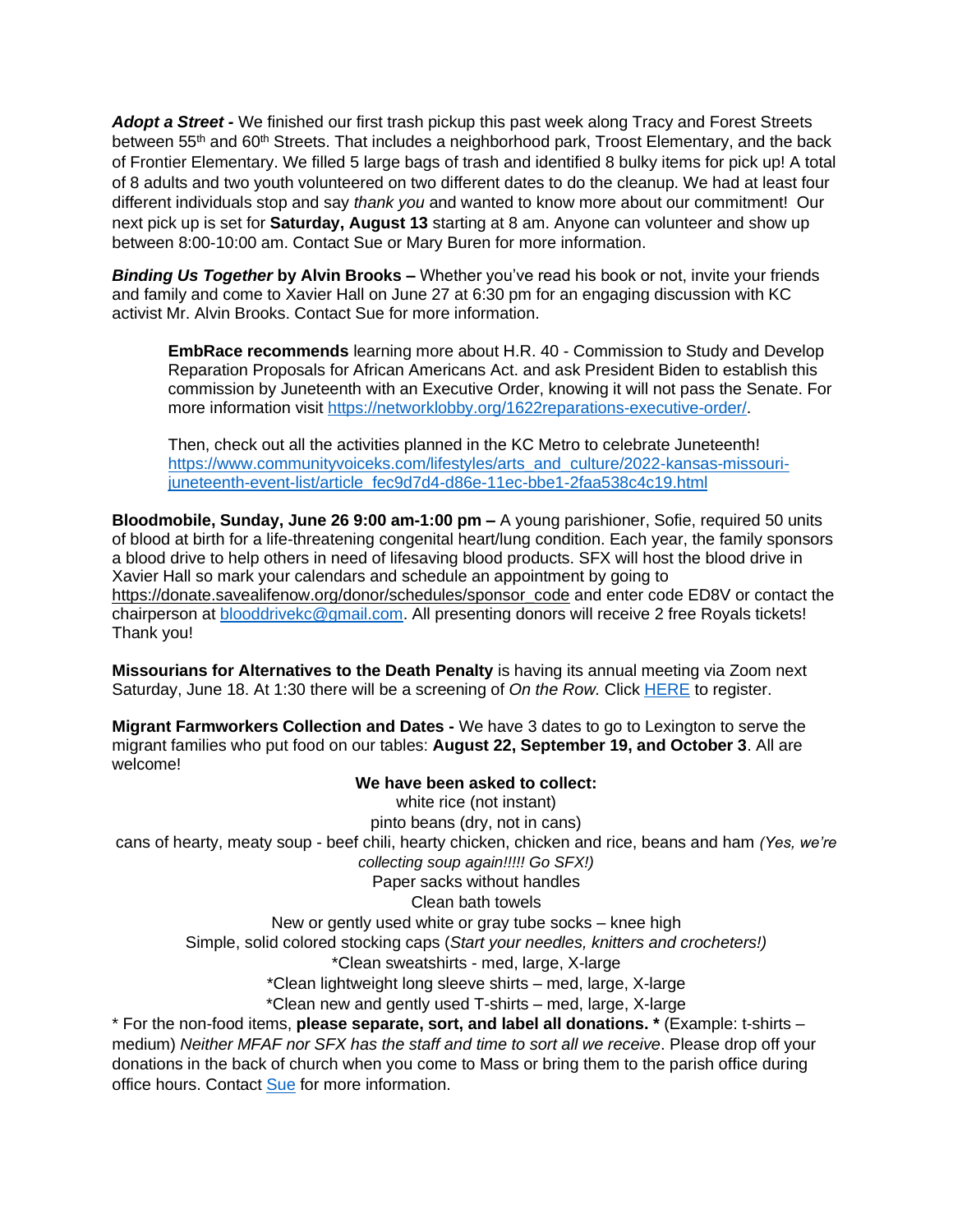**Ukraine Flag Decals** – This weekend in the back of church the remainder of the Ukraine Flag decals will be out and available for a free will donation. All proceeds will be donated to Jesuit Refugee Services - Europe to support their work with Ukrainian refugees. Thank you for your generosity.

## **FROM OUR APOSTOLATES and FRIENDS**

**Contemporary Spirituality – Wisdom Teachings: Something More for Sincere Seekers** Join this group of seekers founded by Mike Matteuzzi in 2014. This month they will be reflecting upon and discussing the poetry of John O'Donohue and David Whyte. **Tuesday, June 14th** at 10:00am CST: **John O'Donohue Tuesday, June 21st** at 10:00am CST: **David Whyte** Events are on Zoom and FREE. Register on the [Contemporary Spirituality](https://www.contemporaryspirituality.net/upcoming-events) website.

### **Nelson Atkins Sixth Annual Juneteenth Celebration - June 11, 2022 - 10 am-4 pm.**

*All activities and performances are FREE.* As part of city-wide observances and in partnership with JuneteenthKC, The Nelson-Atkins Museum of Art presents the sixth annual Juneteenth Celebration. Tickets are not required to attend the free event, but [please reserve your timed ticket in advance](https://nelson-atkins.org/plan-your-visit/?utm_source=homepage&utm_medium=button&utm_campaign=welcome_back&utm_content=tickets) to ensure we do not exceed capacity restrictions. Please allow extra time to enter the museum and approach from the north or east. It will be a busy day in midtown. Click [here](https://cart.nelson-atkins.org/32667/32726) to see all that is offered. Also check out [A Frame of Mind](https://cart.nelson-atkins.org/32326/32966) which takes a hard look at race through the lens of art.

Looking for things to do with the kids and grandkids this summer? Marlborough Elementary (7415 Tracy) has lots of fun opportunities for kids and adults. Check out their offerings at [https://www.kcclt.org/events.](https://www.kcclt.org/events)

## **2022 – 2023 Spiritual Exercises in Everyday Life Applications Due July 15**

*The Ignatian Spirituality Center of Kansas City* offers the Spiritual Exercises in Everyday Life retreat every year from September to May. This 8 to 9-month long individually-directed retreat in everyday life is designed to dispose pray-ers to more readily receive God's love and grace. You will pray daily with specific exercises and then go about your day. It is an individually-directed in that you will be accompanied weekly by an Ignatian prayer guide who will companion you uniquely for this retreat journey.

We are currently taking applications for the 2022 – 2023 season. To find out more, visit us at [www.ignatiancenterkc.org](http://www.ignatiancenterkc.org/) and click on Community, then "Make the 8 Month Exercises."

If you have any questions or would like further info, please email Stephanie Hudson at shudson@ignatiancenterkc.org or call (816)381-9168.

**Unbreakable – June is Pride Month.** Show your support for our LGBTQ+ brothers and sisters and enjoy this AMAZING Men's Chorus. Unbreakable presents a historical arc of the experiences of LGBTQ people over the last 12 decades, weaving a musical tribute to how their community has evolved, triumphed, suffered, and soared. Shows are Sat, Jun 11, 8 PM and Sun, Jun 12, 4 PM at [The Folly Theater](https://www.google.com/search?q=unbreakable+heartland+men%27s+chorus&rlz=1C1GCEU_enUS994US994&oq=unbreakable+heartland+mens+chorus&aqs=chrome..69i57j0i546l3.7904j0j7&sourceid=chrome&ie=UTF-8&ibp=htl;events&rciv=evn&sa=X&ved=2ahUKEwi40vOTwpH4AhUNlYkEHefhCWoQ5bwDegQIAxAB) [300 W 12th St, Kansas City, MO.](https://www.google.com/search?q=unbreakable+heartland+men%27s+chorus&rlz=1C1GCEU_enUS994US994&oq=unbreakable+heartland+mens+chorus&aqs=chrome..69i57j0i546l3.7904j0j7&sourceid=chrome&ie=UTF-8&ibp=htl;events&rciv=evn&sa=X&ved=2ahUKEwi40vOTwpH4AhUNlYkEHefhCWoQ5bwDegQIAxAB) Also enjoy the Pride festivities this weekend in Theis Park.

**St. Therese Little Flower Parish Fundraiser** – This fundraiser will benefit participants of the 2022 Lyke Conference. Participants engage in music, dance, preaching, Young Adult ministry and sessions for all who worship and serve in African American and diverse communities. Join them